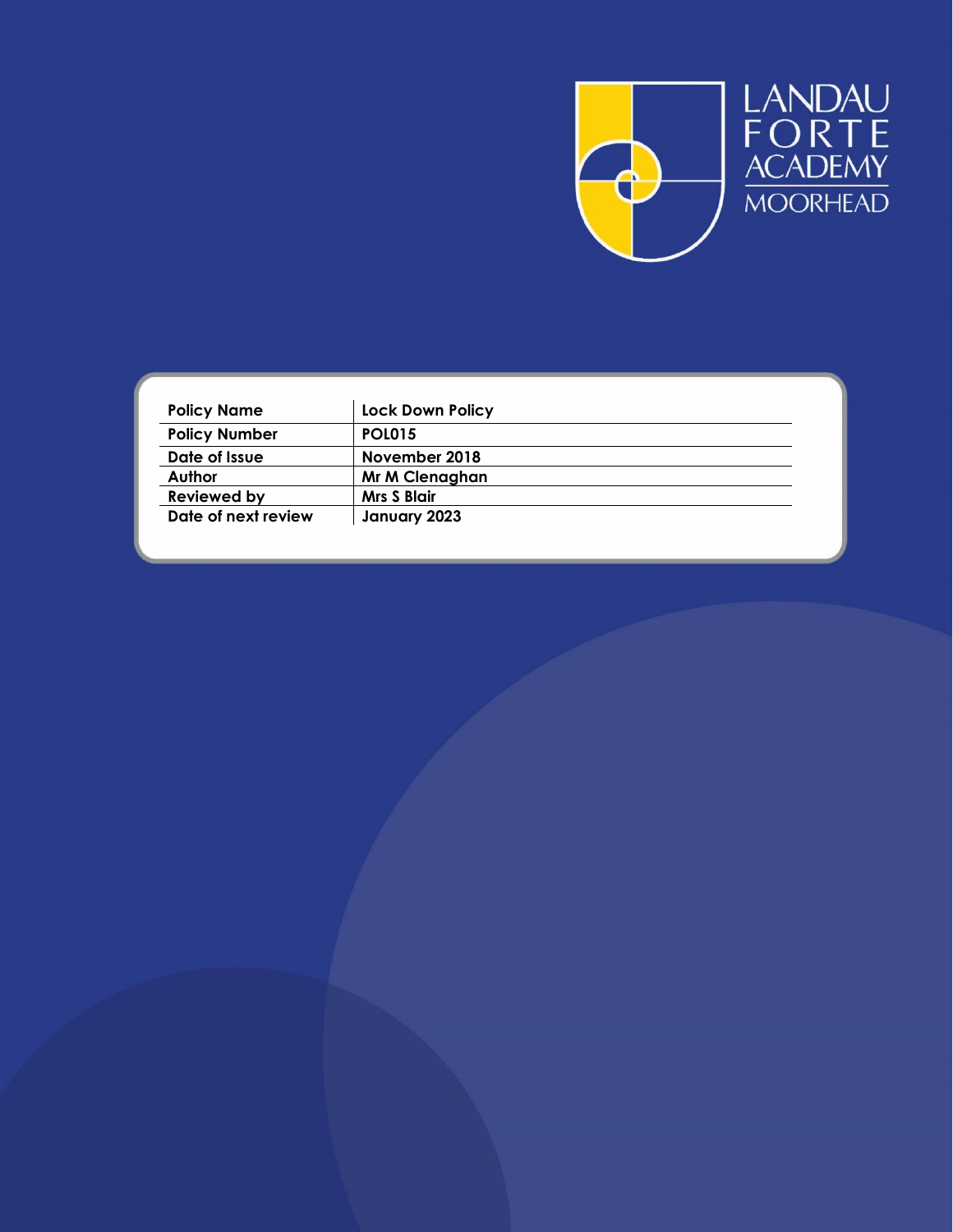# **Policy review dates and changes**

| <b>Review date</b> | By whom            | <b>Summary of changes made</b>                                                                           | <b>Date</b><br>implemented |
|--------------------|--------------------|----------------------------------------------------------------------------------------------------------|----------------------------|
| February 2022      | <b>Mrs S Blair</b> | <b>Updated with Class Dojo as parent</b><br>communication and actions amended<br>to reflect staff safety | February 2022              |
|                    |                    |                                                                                                          |                            |
|                    |                    |                                                                                                          |                            |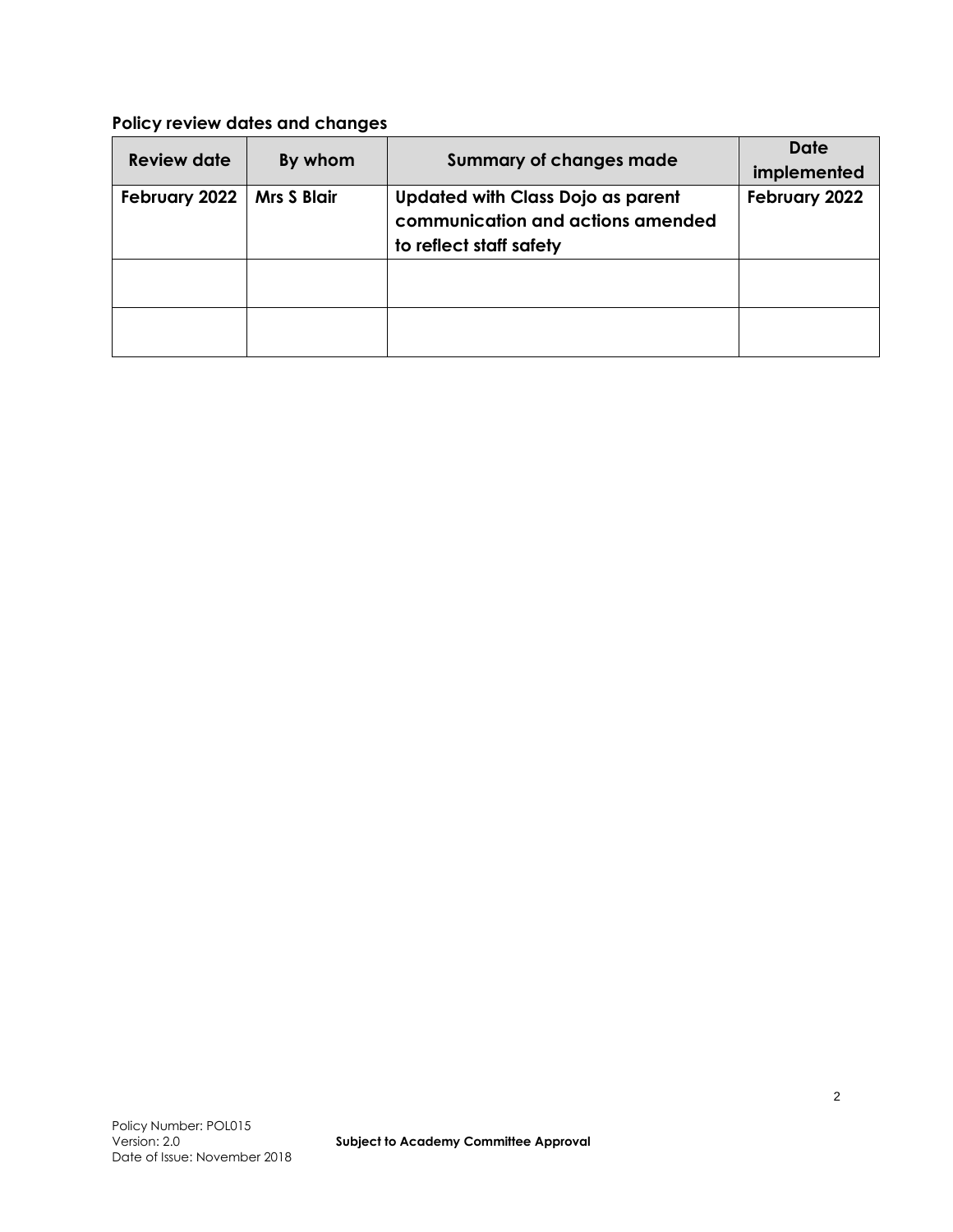# **Rationale**

As part of our Health and Safety policy and procedures the school has a Lock Down Policy. On very rare occasions it may be necessary to restrict access to the school so that it cannot be entered from the outside.

This will ensure pupils, staff and visitors are safe in situations where there is a hazard in the school grounds or outside the school in the near vicinity.

A lock down is implemented when there are serious security risks for the premises due to, for example

- Nearby chemical spillage
- Proximity of dangerous dogs
- Serious weather conditions
- Attempted access by unauthorised people intent on causing harm/damage
- A major fire in the vicinity of the school

#### **Notification of Lockdown**

Staff will be notified that lock down procedures are to take place immediately on hearing a message via the telephone system:

## **"Please stay in your classrooms and await further instructions"**

#### **Procedures:**

Follow the **CLOSE** procedure:

**Close** all windows and doors, close blinds

**Lock** up, an upturned table to be placed against each exit door.

**Out** of sight and minimise movement

**Stay** quiet and avoid drawing attention

**Endure**. Be aware you may be in lock down for some time

- 1. The above signal will activate a process of children being ushered into the school building, if outside, as quickly as possible. The locking of the school's classrooms offices, connecting doors and all outside doors/ shutters where it is possible to remain safe.
- 2. At the given signal the children remain in the room they are in and the staff will ensure the windows and doors are closed/locked and screened where possible and children are positioned away from possible sightlines from external windows/doors. Lights, Smart boards and computer monitors to be turned off. Mobile phones are to be put on silent mode.
- 3. Children or staff not in class for any reason will proceed to the nearest occupied classroom and remain with that class and class teacher e.g. children using toilets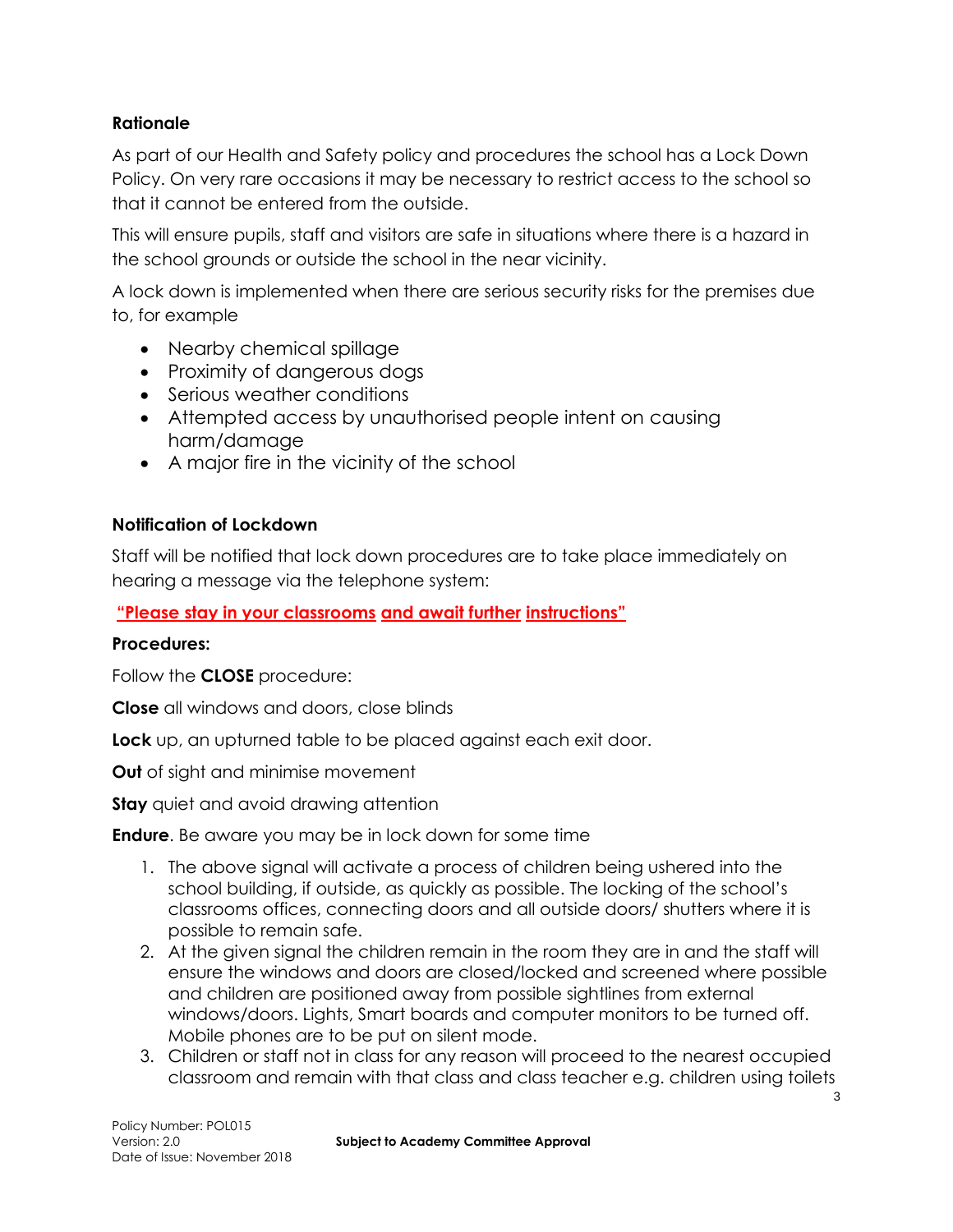when lockdown procedure is engaged.

- 4. If practicable staff should notify the office by phone that they have entered lock down and identify those children not accounted for.
- 5. Social media is not be to be used and the office staff will contact parents via Class Dojo

# **NO ONE SHOULD MOVE ABOUT THE SCHOOL**

- 6. Staff to support children in keeping calm and quiet.
- 7. Staff to remain in lock down positions until informed by key staff e.g. Senior Management Team, or Office Staff that there is an all clear. "You may now continue to move around the school"
- 8. As soon as possible after the lock down teachers return to their classrooms and conduct a register and notify the reception immediately of any pupils not accounted for.

#### **Staff Roles**

1. Office staff to ensure that the office is locked and police called if necessary.

2. Site supervisors lock the school's front doors and entrances.

3. Individual teachers/ TAs lock/close classroom door(s) and windows. Nearest adult to check exit doors.

#### **Intruders on the school grounds**

- 1. From time to time, staff may be confronted by an intruder in the school grounds, or may need to confront someone who does not appear to have any legitimate reason for being on our premises. Prior to confronting the intruder review your own personal safety and if in any doubt do not engage and call the police. If safe to engage the intruder, you should use the following procedure:
- 2. When confronting an intruder, have a school radio and take another staff member with you, if possible. If there is a requirement for the police to assist, contact can be made with the office immediately. Consider whether the intruder is volatile and consider making radio calls for police assistance out of earshot
- 3. Ask a third staff member who is not involved to call the office who should inform the Head Teacher immediately.
- 4. Determine who will initiate contact with the intruder and who will be the back-up person. If possible include a third staff member so that you can actually form a triangle around the intruder. This will put you in a stronger defensive position.
- 5. If possible attempt to direct the intruder away from building/classroom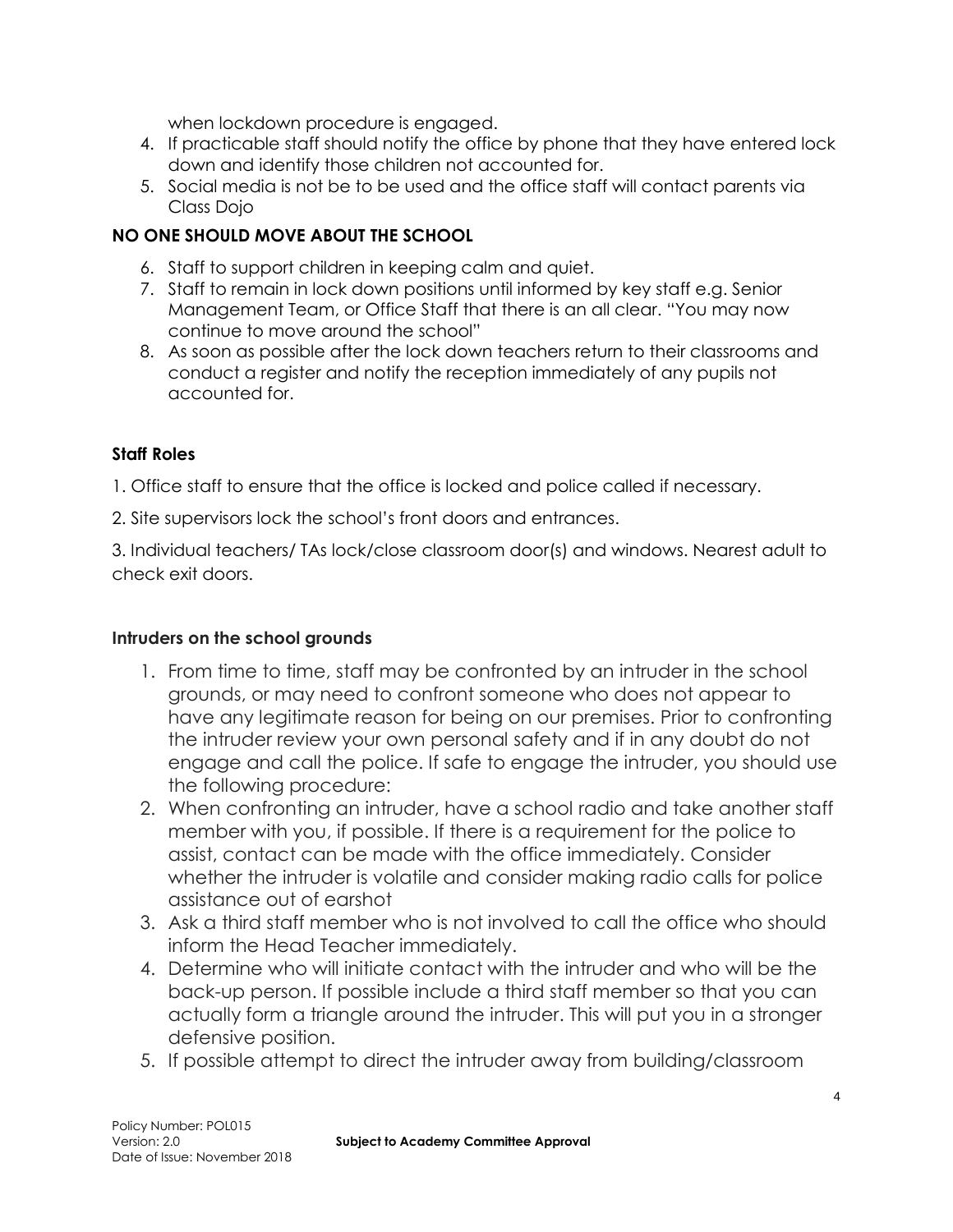areas towards the main entrance gates. Use casual conversation or body language to calmly direct the situation.

- 6. If the intruder refuses to cooperate, do not escalate the situation. Leave, radio the office to call the police and report the situation to the Head Teacher immediately.
- 7. If the intruder shows a weapon, assure him/her that it is not necessary for him/her to consider using the weapon.
	- a) Back away slowly and leave the area.
	- b) Both of your hands should be up with your palms facing the intruder while slowly backing.
	- c) When safe to so radio the office to call for the police
- 8. As soon as it is safe to do so, report the situation to the Headteacher.

# **Communication with parents**

If necessary parents will be notified as soon as it is practical to do so via the school's established communication network - Parents will be told: '.the school is in a full lockdown situation. During this period the switchboard and entrances will be unmanned, external doors locked and nobody allowed in or out...'

Depending on the type and severity of the incident, parents may be asked NOT to collect their children from school as it may put them and their child at risk.

Pupils will not be released to parents during a lock down. Parents will be asked not to call school as this may tie up emergency lines.

If the end of the day is extended due to the lock down, parents will be notified and will receive information about the time and place pupils can be picked up from office staff or emergency services.

A letter to parents will be sent home on the nearest possible day following any serious incident to inform parents of context of lockdown and to encourage parents to reinforce with their children the importance of following procedures in these very rare circumstances.

# **Emergency Services**

Lines of communication with Emergency Services will be kept open as they are best placed to offer advice as a situation unfolds. The school site may or may not be cordoned off by Emergency Services depending on the severity of the incident that has triggered the Lockdown. Emergency Services will support the decision of the Headteacher with regarding the timing of communication to parents. In the event of a prolonged lockdown or more severe scenario, Derby City Emergency Planning team has the capacity to provide humanitarian assistance by establishing a reception centre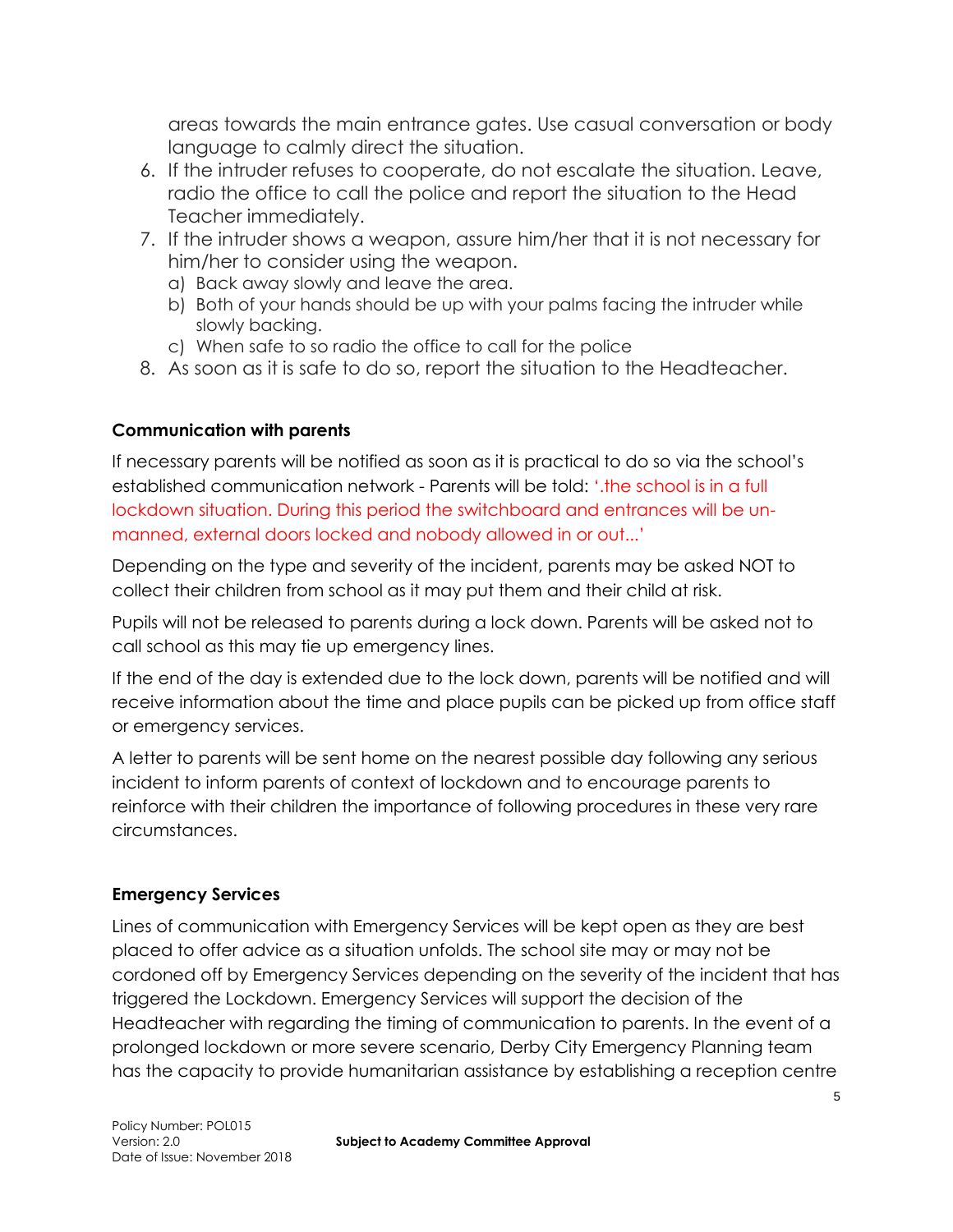for friends and family outside of the cordoned area, if required.

#### **Lock down drills**

Lock down practices will take place at least once a year to ensure everyone knows exactly what to do in such a situation. Monitoring of practices will take place and staff debriefed for positive reinforcement or to identify required improvements.